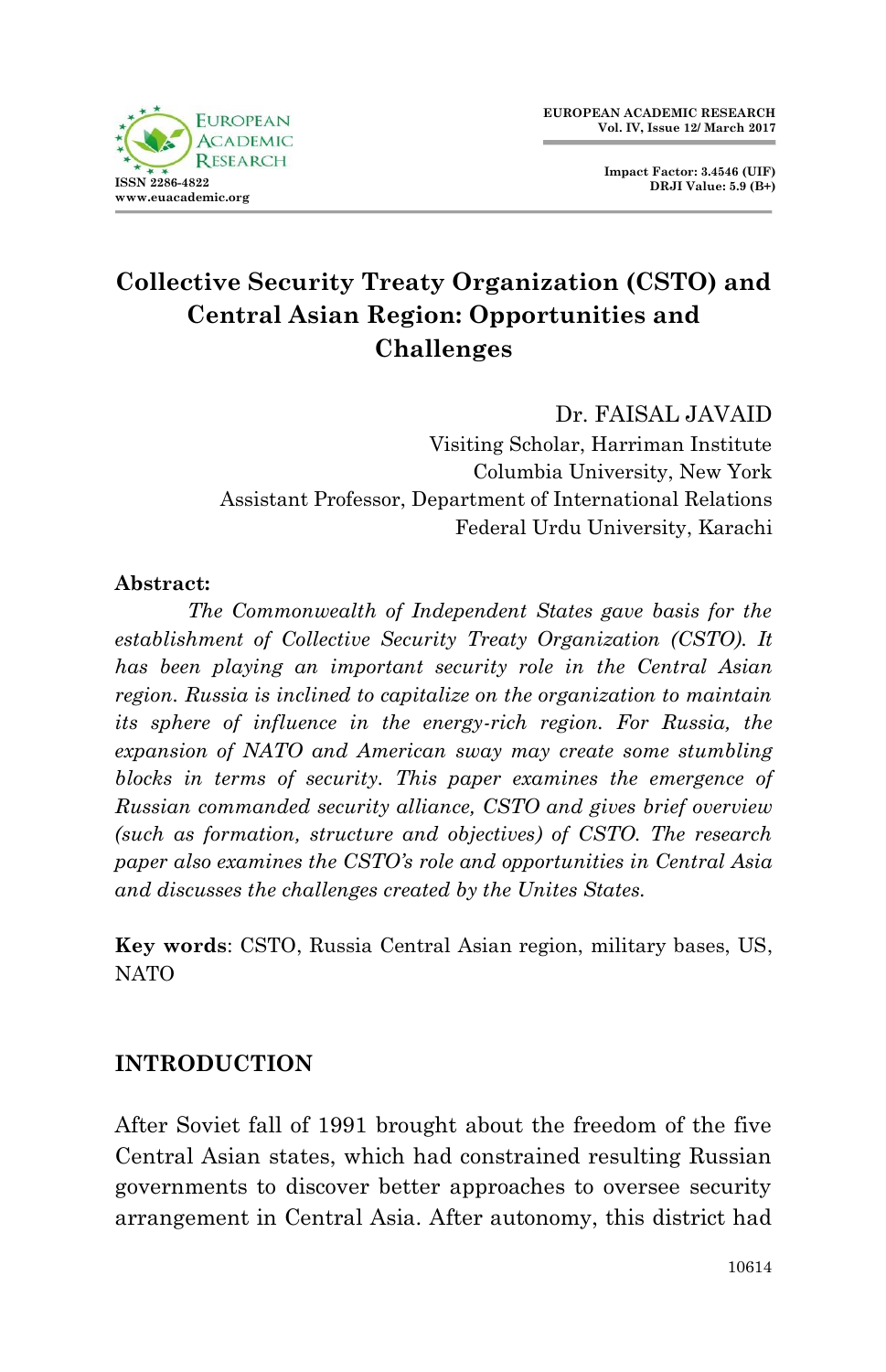been step by step infiltrated by American and Chinese impact and had turned into a point of convergence for some security dangers. Russian endeavors to facilitate the security motivation in Central Asia were overseen through two-sided understandings. After 9/11, the obligation regarding provincial security had moved to multilateral systems for tending to territorial security was the Collective Security Treaty Organization (CSTO). It was shaped in 2002 under the Russian command that had resulted among ex-Soviet countries" security coalition of the Collective Security Treaty (CST) (Forest, 2009, 83-85).

The Minsk Accords and the Almaty Declaration from December 1991 laid down the base for a universal policy for security. The Tajikistan's civil war and the inability of the countries of Central Asia to protect their safety led to numerous accords concerning operations of peacekeeping and clash resolution. These documents secured the framework for the Protocol on the Temporary Procedure for the Development and use of Collective Peace-Keeping Forces in Conflict Areas amid or inside of Member States of the Commonwealth of Independent States (CIS) furthermore it prompted the Collective Security Treaty (CST) approved on 15 May, 1992 in Tashkent (Pop, 2009, 278-290).

# **FORMATION OF THE COLLECTIVE SECURITY TREATY ORGANIZATION**

In the aftermath of the disintegration of Soviet Union in 1991, Russia and a few other former Soviet republics joined to establish a regional security organization. At that time, only the three Slavic former Soviet republics (Belarus, Ukraine and Russia) housed the bulk of the military forces and assets of Soviet, especially in terms of advanced equipment and weapon systems. That left very limited resources (personnel and assets) for other former Soviet republics, especially after the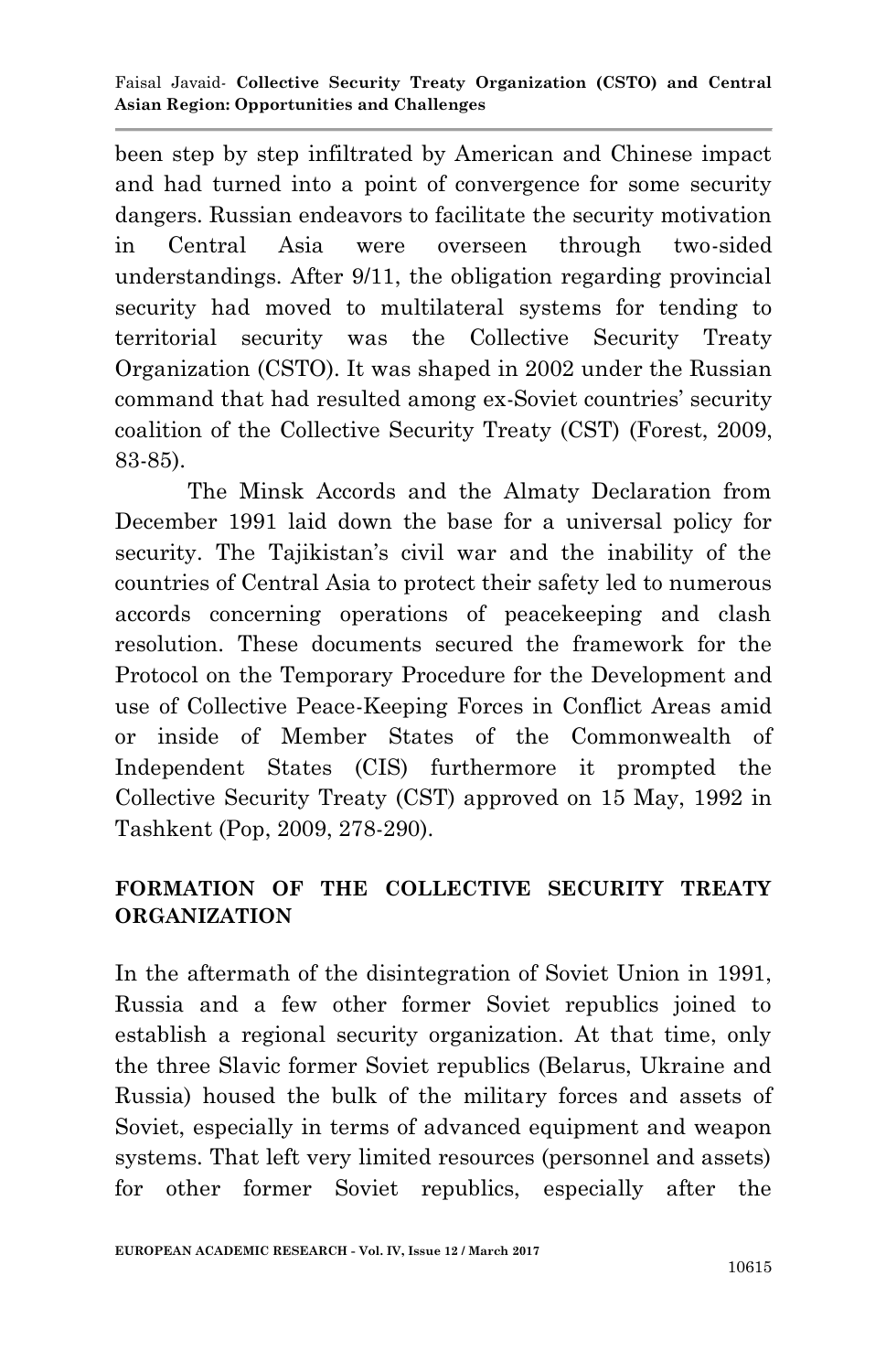withdrawal of many Soviet units from their newly independent countries. Russia was the only ex-Soviet republic with a fullfledged military force.

 Belarus, Armenia and the Central Asian countries faced different threats. In view of these realities, and the needed for security, many former Soviet republics, now CIS states, found logical and practical the idea of a regional security organization of such states with many natural ties to each other. Russia had thus emerged as the main integrating force in the CIS"s territory, and the only country that was genuinely being able to ensure the security of its partners (Hartog, 2010, 73).

 Against this background, six CIS countries gathered in Uzbekistan"s capital, Tashkent, on May 15, 1992, to sign a treaty by which they established the CIS Collective Security Treaty (CST), also known as the Tashkent Collective Security Treaty (Kaczmarski, 2006). The signatories were Heads the Republic of Belarus, the Republic of Armenia, the Kyrgyz Republic, the Republic of Kazakhstan, the Republic of Tajikistan and the Russian Federation (Организация Договора). They declared that the members would jointly guard in opposition to safety hazards and would not connect with other safety coalitions. A few other CIS states joined the CST during the following year: On December 9, Georgia and Azerbaijan and on December 31 Belarus. On April 20, 1994, the agreement came into force (Collective Security Treaty Organization).

 Furthermore, it obligated the signatories to regard an aggression against one CST member as an aggression against all members, requiring their rendering to the affected member all necessary types of supports to neutralize the aggressor. Finally, the treaty banned its signatories from joining other military alliances or regional groupings of states.

 The CST members agreed to extend the life of the military organization every five years. Hence, six of its original members: On April 2, 1999, Armenia, Belarus, Kyrgyzstan,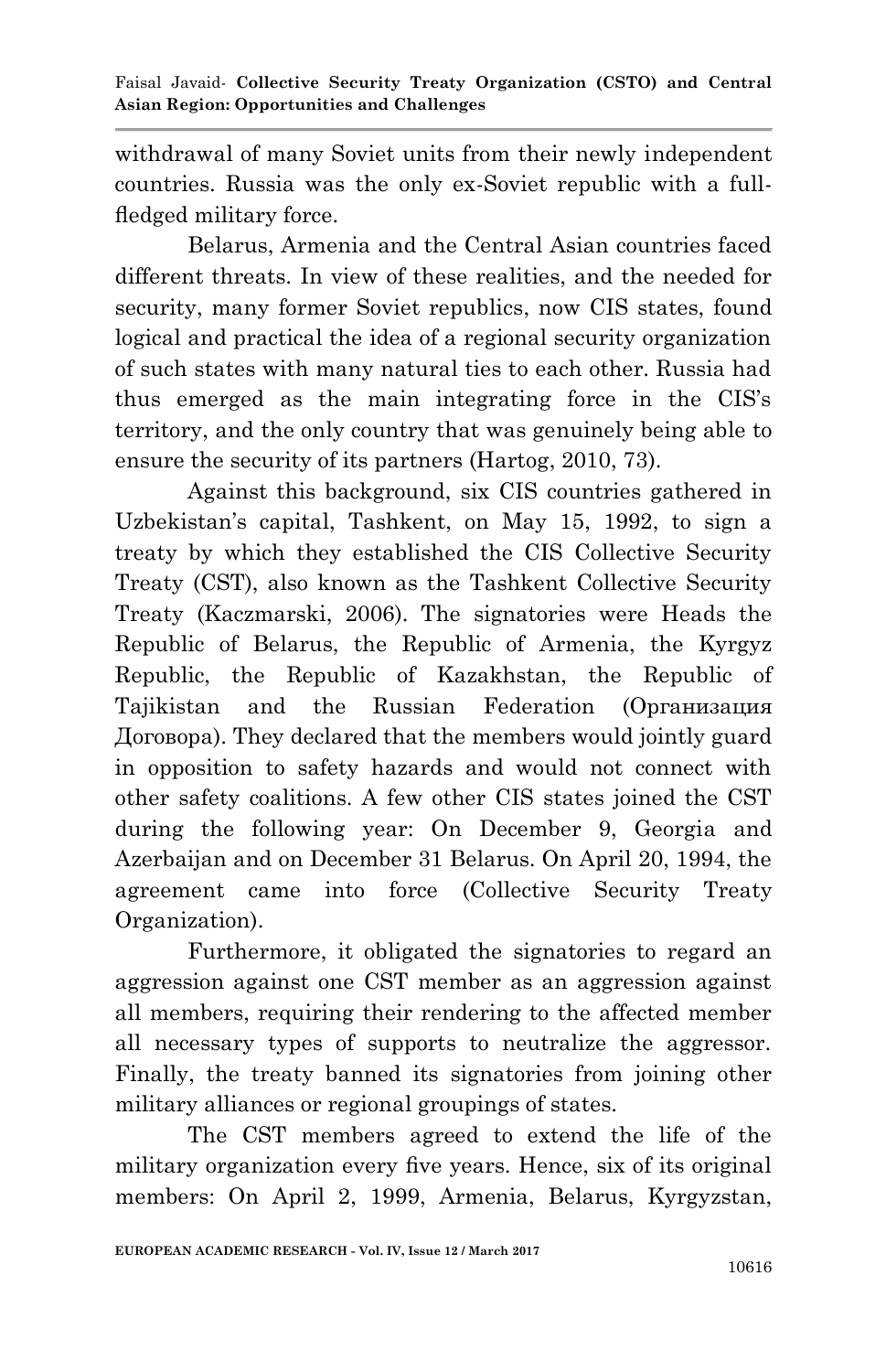Kazakhstan, Tajikistan and Russia approved a protocol, to renew the organization for another five years. The other three members: Uzbekistan, Georgia and Azerbaijan refused to sign and thus extracted themselves from the CST (Cornell, 2004, 70). Their withdrawal was the result of their gradual swing to the U.S in search of associates in the CIS region in the post-Soviet era, and of their growing wariness of Russia, which they saw as planning to restore its lost influence in its former republics, now independent states. In Chisinau, on October 7, 2002, the six CST members, Russia, Armenia, Kazakhstan, Belarus, Tajikistan and Kyrgyzstan approved a new contract, the Treaty of Chisinau, to reorder the CST and on April 2003 that was given new name as the Collective Security Treaty Organization (CSTO) (Kaczmarski, 2006). In 2006, Uzbekistan joined CSTO and the Secretariat in Moscow (Haas, 2013, 441).

 On internal security, CSTO has promised that it would not interfere in political clashes but only by harmony, to determine local, military and border clashes in addition to stop terror operations of groups that are armed and to prevent trafficking of drug. Additionally, utilization of them would be to accomplish exceptional jobs for instance defense of pipelines or catastrophe respite. On outer safety, the CSTO announced as the major tool that was designed to respond to the hazards and challenges of a military-strategic and military-political environment originating from beyond the member states (The Military Doctrine of the Russian Federation).

 The powerful group intends to promote better resistance collaboration amongst the member states by performing as quick response strength for Central Asian countries, a general air protection organization and collaborated defense, safety and foreign policy (Nikitin, 2007, 35-36). For members of CSTO, Russia offered incentives, for instance, given the subsidy of behalf of prices of guidance officers from the militaries of CSTO by the Russian Defense Ministry. The offers included purchasing of the equipments for the defense of Russia at the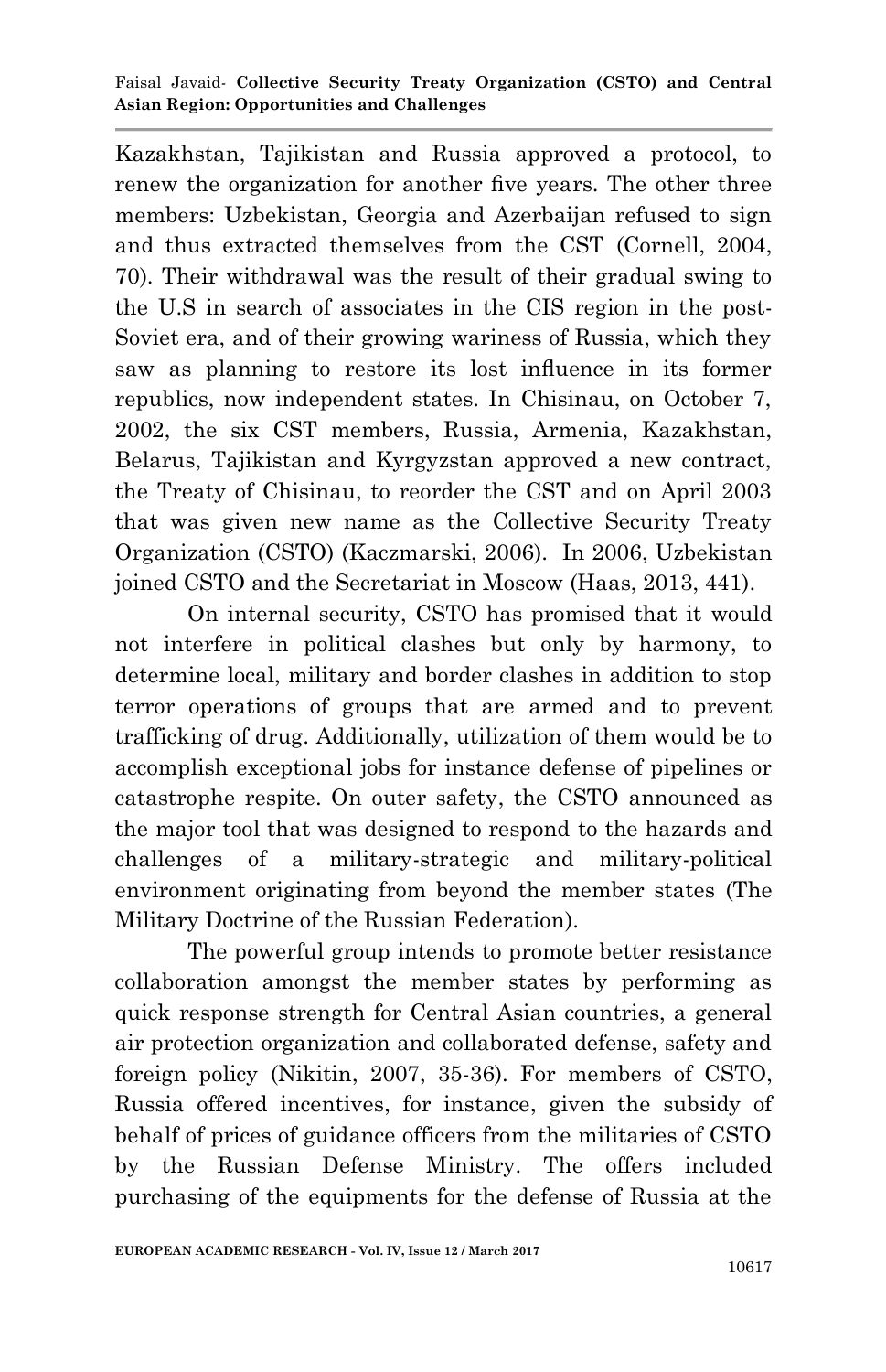Faisal Javaid*-* **Collective Security Treaty Organization (CSTO) and Central Asian Region: Opportunities and Challenges**

equal cost as it was paid by military of Russia (Weitz, 2006, 163).

 Though, the priorities and concerns of the associates have regularly fluctuated. Collaboration amongst the associates has also been varying, and the stage of relationship amongst them in shape of the Combined Safety Agreement frequently relies over the motivation of Moscow to open its wallet (Rutland, 2006, 48).

 The United Nations General Assembly, on December 2, 2004, approved a declaration conceding the CSTO status of an observer in the General Assembly of U.N (Collective Security Treaty Organization).

## **OBJECTIVES OF THE COLLECTIVE SECURITY TREATY ORGANIZATION**

The CSTO was a regional association mandated to coordinate and expand collaboration amongst the associates in the domains of political and military matters. To meet that end, it provided for the growth of multilateral arrangements and means of collaboration for guaranteeing the national safety of its associates.

 The main CSTO aims are terms of combined and national safety, rigorous collaboration and harmony between political and military segments, foreign policy harmonization on safety issues related with region and worldwide, foundation of polygonal collaboration methods including a forces part, growth of collaboration in the counter-action to current disputes and safety hazards i.e. global terrorism, trafficking of drug, unlawful migration, information and cyber safety, transnational planned offense and teamwork between military and technical fractions.

 As per the accord, the member republics preserve their safety on combined basis. In the Article 2 of the Accord, it is claimed that If a hazard to safety, integrity of territory and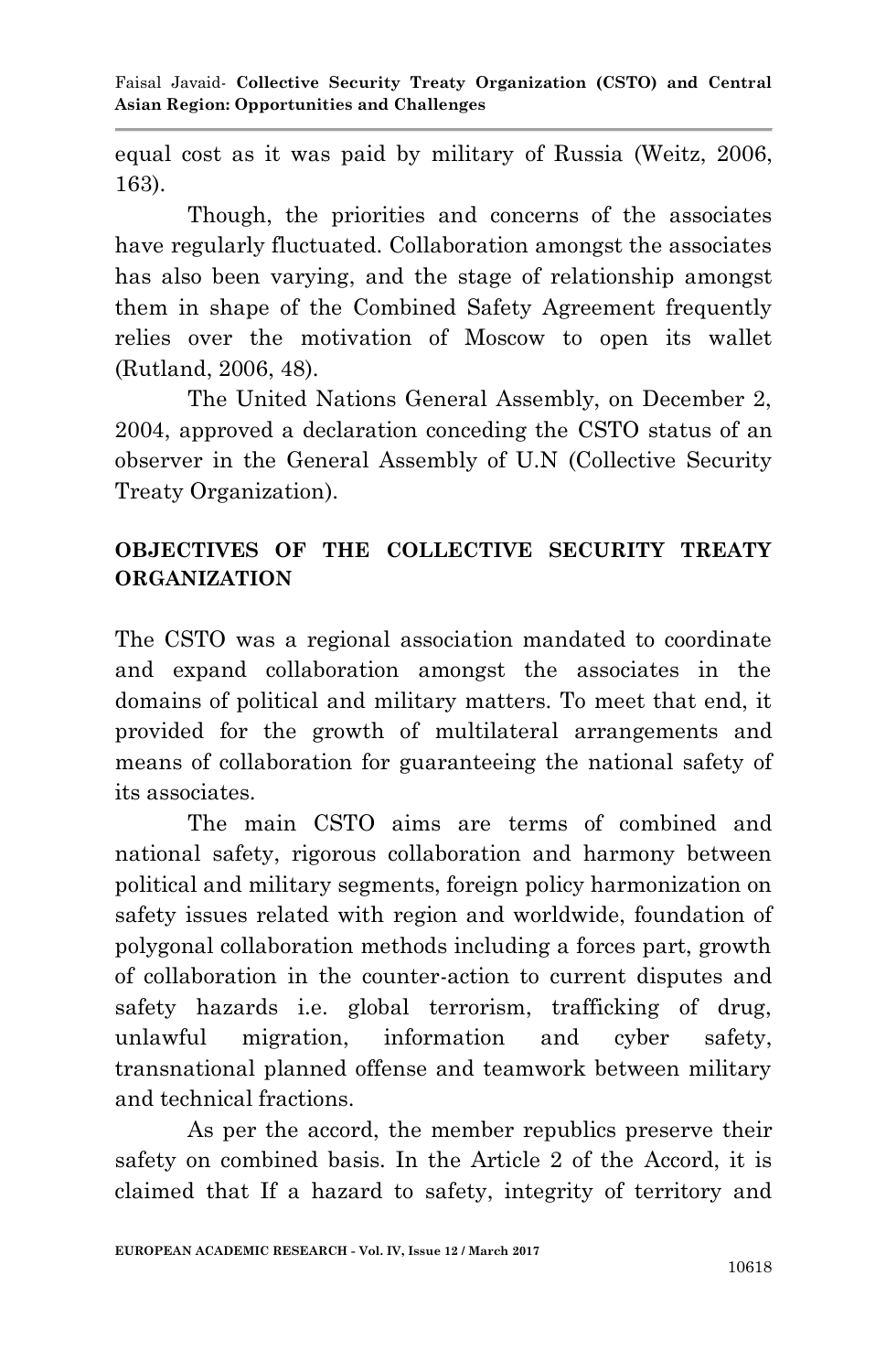independence of one or many Member States or a hazard to global harmony and safety Member States would right away place into act, the method of united discussions with the intend to synchronize their situations and take procedures to get rid of the originated hazard.

 Concurrently, in the Article 4, it has been stipulated that If an action of violence takes place against any of the member states; in that case, remaining member states would supply it with essential help, including the military assistance plus support with the resources at their removal in implement of the right to combined protection per United Nation"s Charter"s Article 51.

 The major objectives of the combined safety agreement Organization are to guarantee supervision of the combined rapid operation forces in the Central Asian region and forces on additional combined safety theaters and to battle worldwide terrorism, trafficking of the drug, etc.

# **Membership**

According to its charter, membership in the CSTO was open to any country sharing both its principles and purposes. Countries must also be arranged to take on the membership compulsions set onward in the charter of CSTO, as well as those international agreements and treaties falling within the CSTO mandate (Charter of the Collective Security Treaty Organization, 94).

The CSTO had six members: The Republic of Belarus, the Republic of Armenia, the Republic of Tajikistan, the Kyrgyz Republic, the Russian Federation, and the Republic of Kazakhstan, when it was established in 1992. Its membership increased to nine in 1993, when Belarus, Georgia, and Azerbaijan joined the organization. Yet, it decreased to six in 1999 because of the withdrawal of Georgia, Azerbaijan, and Uzbekistan. Uzbekistan"s successful bid to regain full membership in 2006 increased the number of CSTO member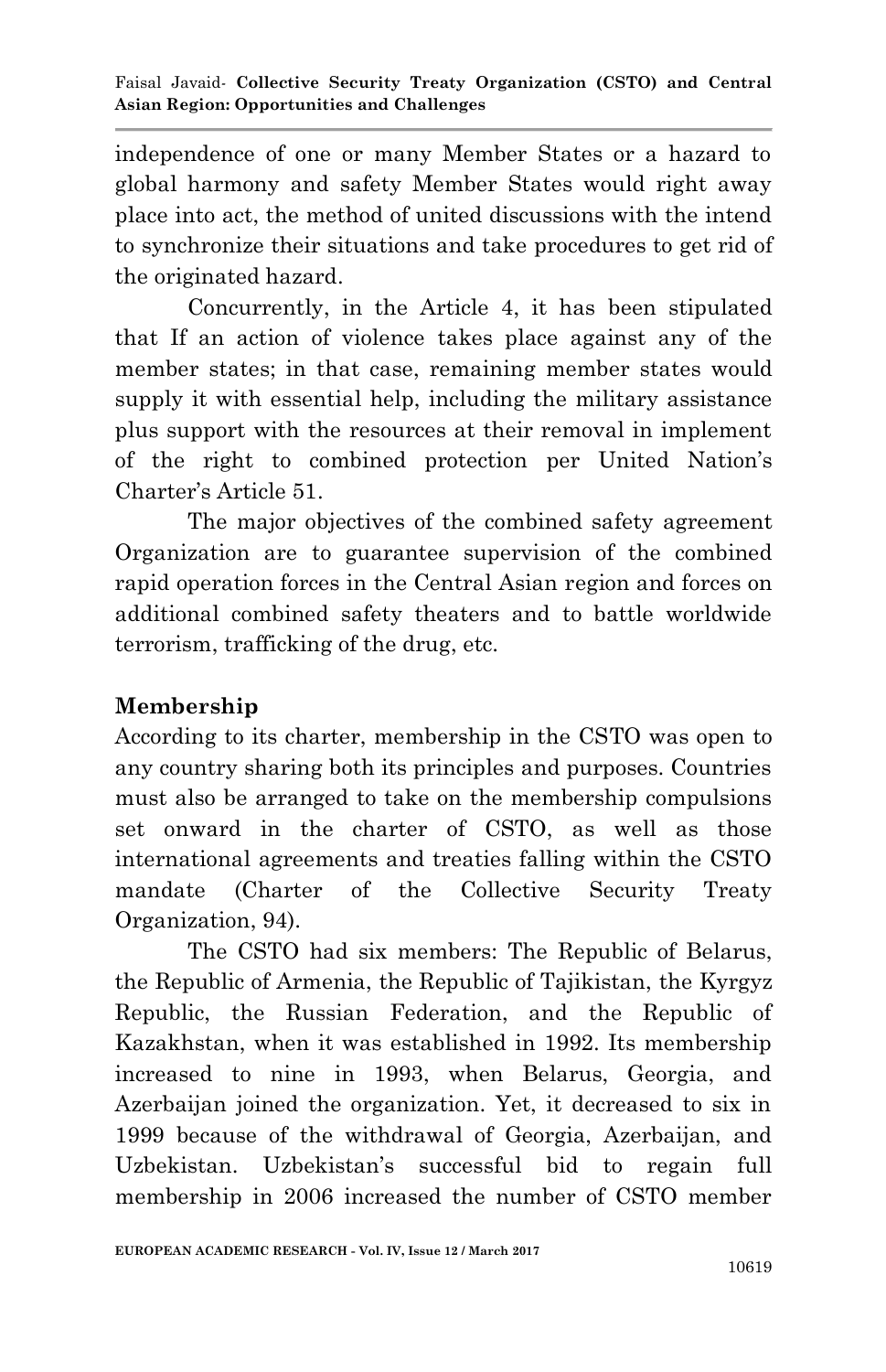states to seven. Uzbekistan, on 20 June, sent a memo to the secretariat of the CSTO, telling them that it was delaying its association of this organization and currently member of CSTO was six (Matusiak, 2012). The CSTO said just that as per its Charter"s Article 20, association of a country can only be dangled by a choice of the Collective Security Council as penalty for collapse to obey with the Charter of CSTO (Litovkin, 2012).

Neither Turkmenistan nor Ukraine was party to the CSTO, nor the three Baltic Republics (Lithuania, Latvia and Estonia). Georgia's and Azerbaijan's rejoining would be simply out of the question in the foreseeable future unless a major shift in their political systems ends their pro-U.S. orientation and reorients them toward Russia. At least in early 2009, there was no strong evidence for the likelihood of such a development soon, particularly in the case of Georgia, which fought a devastating war with Russia in August 2008. Having received the U.S. government's backing, as promised by Vice President, Dick Cheney during his September 2008 visit (Myers, 2008), Georgia"s bid to join NATO as a full member removes the possibility of the Georgian government even considering rejoining the CSTO in the foreseeable future.

# **STRUCTURE OF THE COLLECTIVE SECURITY TREATY ORGANIZATION**

The CSTO is an organization based on regional military/security issues built on the concept of collective security. It describes itself as a defensive military organization with no aggressive policy or plan toward any country. The Secretariat of Council of Collective Security with adequate working potential is formed and mechanism of consultations is organized at the level of the Council of Ministers of Foreign Affairs, the Council of Defense Ministers, the Council of Collective Security as well as with participation of deputies of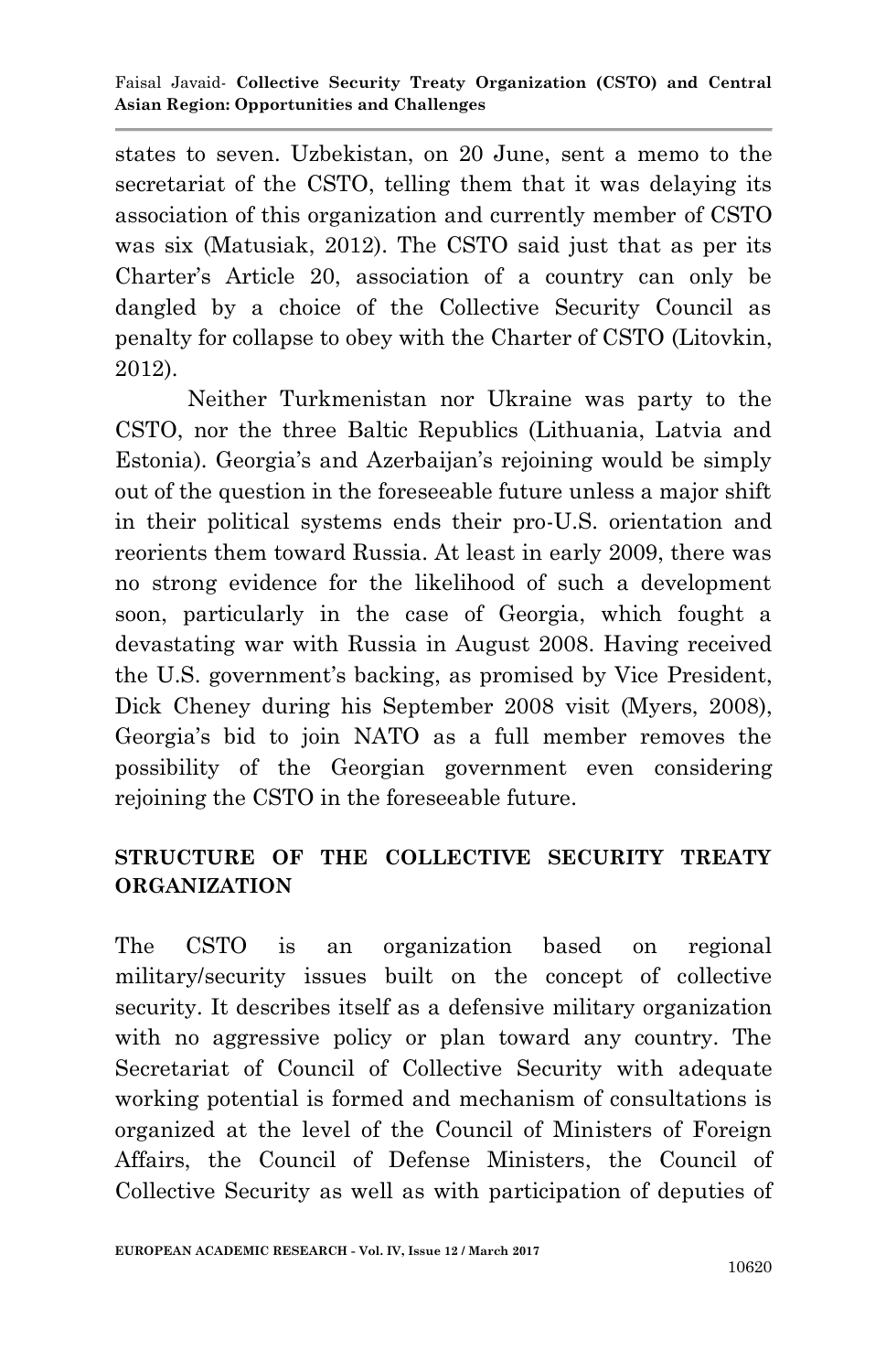foreign affairs" ministers, deputies of defense ministers, experts of Member States, their authorized representatives to the Standing Council with the CSTO.

The Organization's parts shall be:

- I. **The Council on Collective Security (**Charter of the Collective Security Treaty Organization. Art.13, 91-92**)** ("the Council"); It would be the uppermost part of this Organization and would comprise the Chiefs of the States of the members. It would regard as the major questions about the actions of the Organization, would decide intended at attaining its aims and reasons and would guarantee harmonization and combined act between member States to achieve these aims. Council would have the authority to set up enduring or provisional functioning and supplementary segments of the Organization.
- II. **The Council of Ministers for Foreign Affairs (**Ibid, Art.14, p-92**)**; It would be acting as the executive and advisory fraction of the organization on queries of the harmonization of the combined actions of the member States in the discipline of foreign affairs' policy.
- III. **The Council of Ministers of Defense (**Ibid. Art.15**)**; It would be acting as the executive and advisory fraction of the organization on queries of the harmonization of the combined actions of member States in armed forces policy, military arrangements and collaboration in military technology.
- IV. **The Committee of Secretaries of the Security Council (**Ibid. Art.16**)**; It would be acting as executive and advisory fraction of the organization on queries of the harmonization of the combined actions of member States in the condition of their national protection.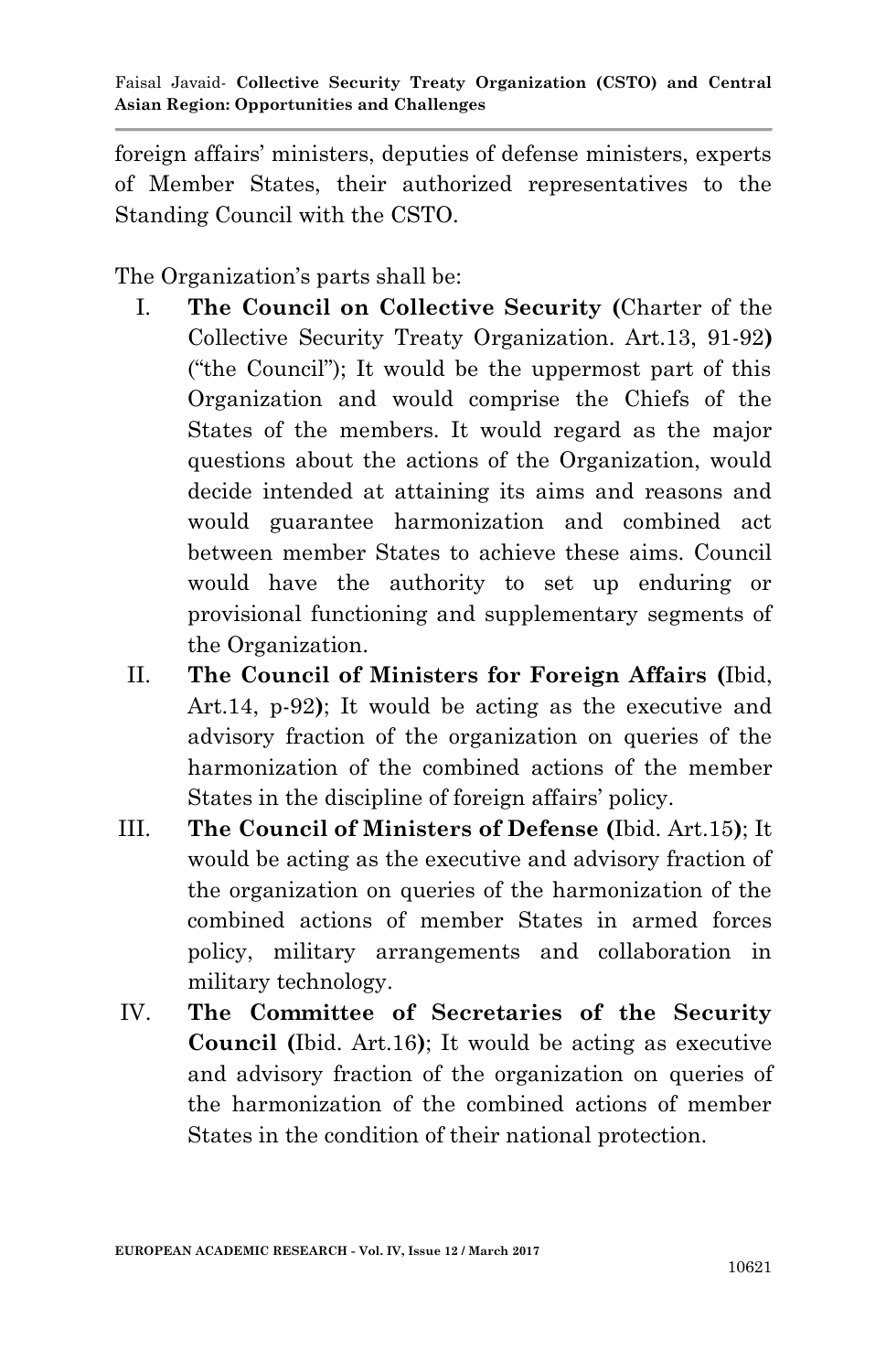All Councils relating to matters except practical issues would be taken by compromise. Every Member State would be able to cost just one vote (Ibid.Art.12, p-91).

The everlasting functioning part of the Organization would be the Organization's Secretariat. It situated in Russian Federation, Moscow. The CSTO Secretary General would be the Organization"s uppermost managerial administrator and would be the Secretariat's Chief. It would be selected by choice of the Council for three years, on the suggestion of the Council of Foreign Affairs" Ministers, from amongst the nationals of the member States (Ibid.Art.11, 17-18, 91-93).

### **THE COLLECTIVE SECURITY TREATY ORGANIZATION AND CENTRAL ASIA**

Amongst the other regional backgrounds, the Russia headed CSTO is of specific significance to Central Asian security, as Kyrgyzstan, Tajikistan and Kazakhstan are members. Firstly, CSTO made for joint defense objectives, over the years it has established a wider security plan that comprises information security, environmental security, organized crime, human trafficking and drug trafficking (Kassenova, 2014, 18).

As a reaction to the 1999-2000 Islamic Movement of Uzbekistan (IMU) attacks into Central Asian region, the CSTO formed in 2001, the Collective Rapid Deployment Force (CRDF) for Central Asian region with the aims of averting external aggression and countering terrorism (Pop, 2009, 278-290)**.** The CSTO part states declared in 2007, the development of the association and its preparation to make its own Collective Peacekeeping Force (CPF) (Kembayev, 2009, 163-165). In 2009, with a specific end goal to reinforce the military muscle of the association and made it more significant to the national security of part expresses, a Collective Rapid Reaction Force (CRRF) was established. Displayed on the CRDF, the reason for the CRRF is to handle dangers to sway and different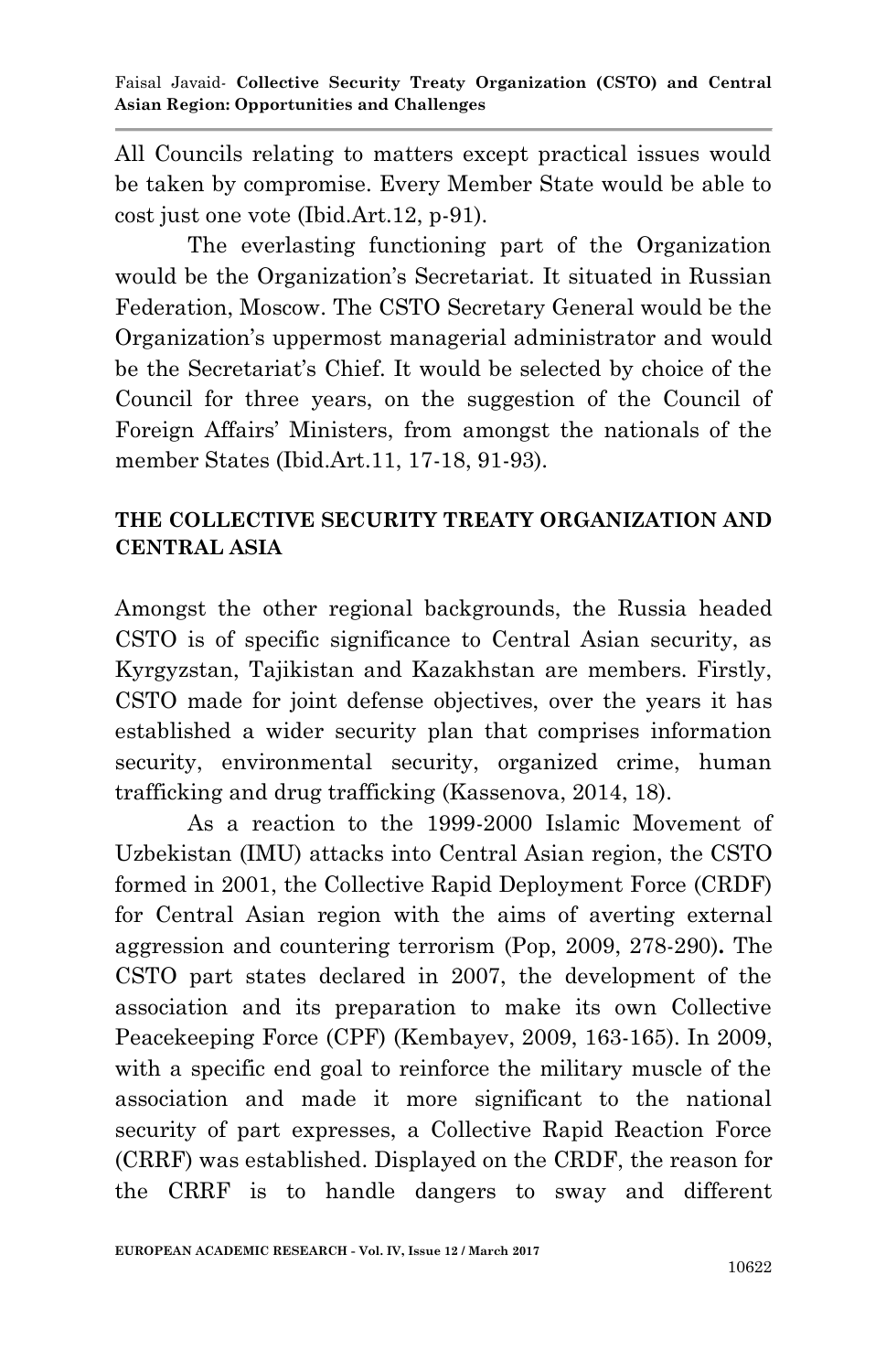emergencies (e.g. terrorist assaults, technological and natural fiascos) inside CSTO part states (Collective Security Treaty Organization. Вооружениедлязащиты).

Every CSTO member state has agreed to contribute military contingents: Russia would contribute a division and a brigade, Kazakhstan would contribute a brigade, and the rest would contribute one battalion each. The total strength of the CRRF has been planned at about 16,000. The CSTO is also planning to set up a joint air defense system and a joint chemical and biological warfare threat identification system. Military and technical cooperation has been actively promoted, and a system for the joint training of military personnel has been developed (Yurgens, 2009, 22-23).

The center of exercises of the CSTO would be for the most part on the security of the states having a place with Central Asia, expanding their ability to fortifying their outskirts, fight drug trafficking, and enhancing their armed forces. In accordance with these objectives, Russia endorsed an agreement with Kyrgyzstan in September 2012, for the utilizing of military airbase at Kant until 2032 (Russia to improve, 2014)**.** The airbase gave air backing to the CSTO's CRRF operations on the ground A comparative treaty was signed with Tajikistan in October 2012. Under the treaty, Russia was permitted to hold and grow its 201st army installation in Tajikistan until 2042 (Russia Ratifies Central Asia, 2013). Currently, both bases were being extended and redesigned in readiness for the 2014 withdrawal of ISAF from Afghanistan.

 For CSTO, the need is to spotlight on the largest safety hazard. Today, for majority countries of CSTO (for Kazakhstan, Russia, Uzbekistan, Tajikistan, and Kyrgyzstan and, anyhow), the biggest safety hazards originate from sources of unsteadiness inside Central Asian region and in neighboring (Trenin, 2010).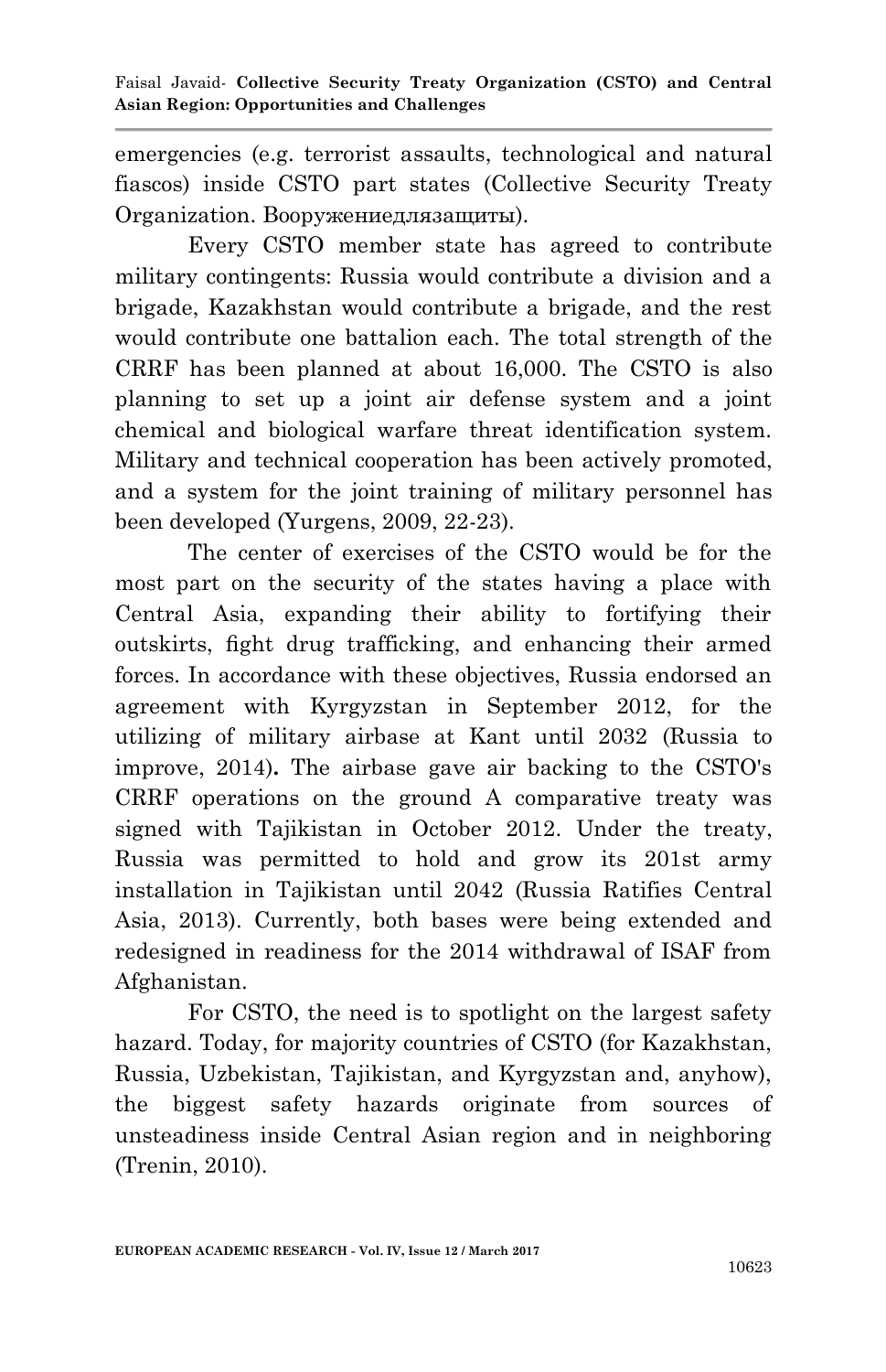Faisal Javaid*-* **Collective Security Treaty Organization (CSTO) and Central Asian Region: Opportunities and Challenges**

The new meeting of the Collective Security Council of SCTO held in Sochi emphasized the necessitate for close up concentration to the reality that the extraction of alliance powers from Afghanistan would bring in a novel model of tests and hazards into the safety dynamics of Central Asian region and the liability part of CSTO on the whole (Kotanjian, 2013). The outcomes of the Sochi Summit CSTO supplied military and technical support to the Tajikistan"s troops on border to fortify the border connecting Tajikistan and Afghanistan were to perform a significant contribution in guaranteeing the safety of the Central Asian member republics of CSTO.

#### **THE COLLECTIVE SECURITY TREATY ORGANIZATION AND THE UNITED STATES OF AMERICA**

The CSTO has since tried to turn itself into an active organization of relevance to its memberships needed as they face the growing Western military presence in the CIS countries, that of U.S. and U.S.-led NATO forces. The Russianled CSTO has aimed at developing itself into an alternative to those forces. Suspicions about long-term American objectives in the CIS countries, and especially its alleged masterminding of the color revolutions in Georgia, Ukraine, and Kyrgyzstan, has created a more cooperative mood toward Russia in many CIS counties, despite their strong ties with Washington. The Central Asian countries have found motivations for improving and expanding their relations with Moscow.

 Wiki leaked released a United Sates Diplomatic cable. On September 10, 2009, the cable, sent to Washington by U.S Permanent Representatives to NATO, Ivo Daalder said that it would become disadvantageous for NATO to connect with CSTO, the association established by Moscow to respond to probable influence of U.S and NATO in the earlier Soviet liberty. So far, the CSTO had confirmed unproductive in major parts of action and has been separated politically. NATO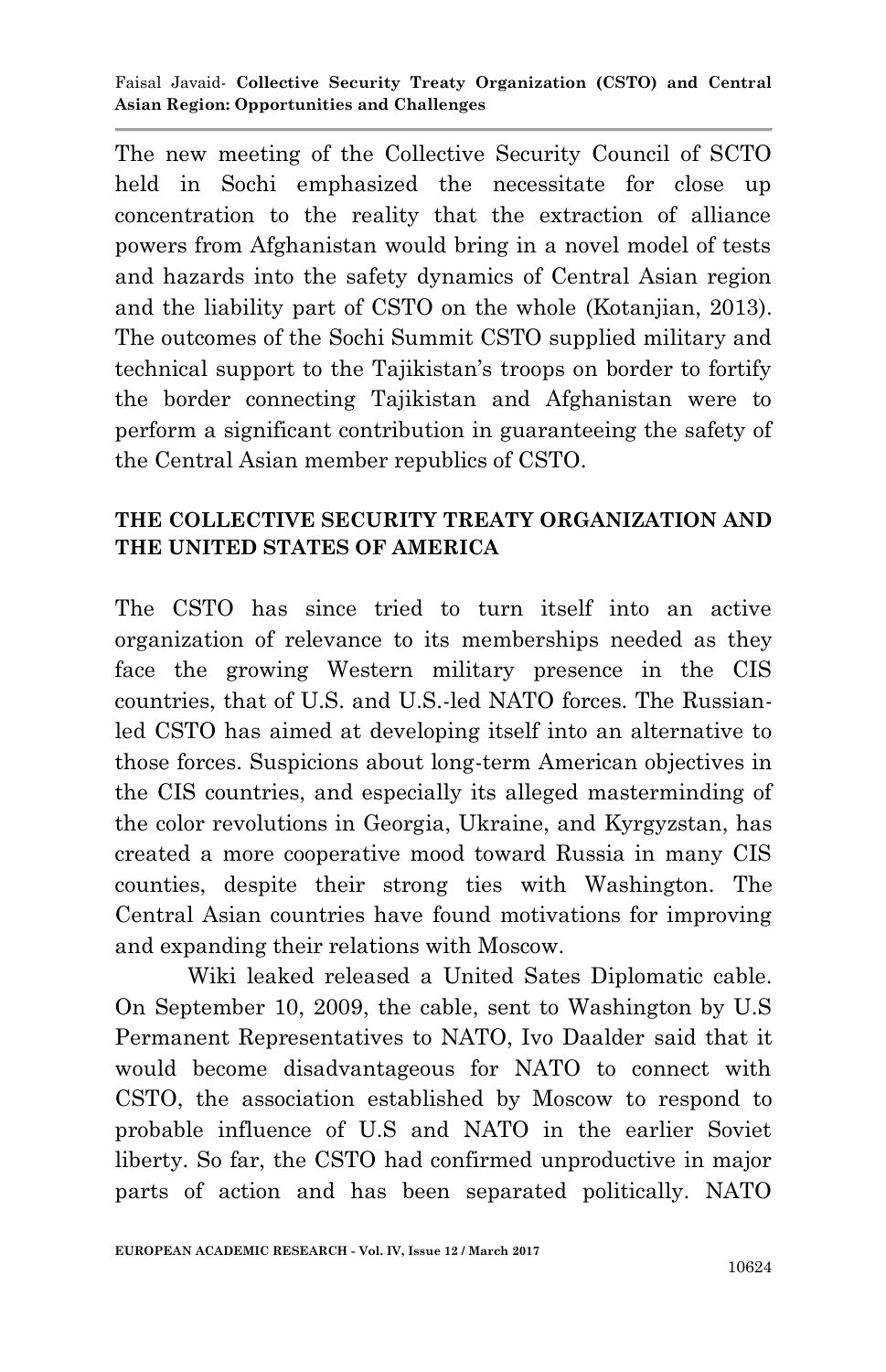involvement with the CSTO might augment the legality of what might be a fading organization" (Laumulin, 2012).

 The CSTO may become a critical element of the European security architecture, due to several current and potential factors. The CSTO is the single polygonal arrangement around post-Soviet that is competent to conduct military actions. It may well have played an essential role in the effort to stop drugs being trafficked from Afghanistan to Europe. Moreover, supporting US and NATO efforts in Afghanistan could prove to be of paramount importance for raising the CSTO"s international political profile. More generally, the organisation"s focus on certain "new threats" (such as drug trafficking and terrorism) could be interpreted as a move away from traditional approaches to providing security (Nikitin, 2010, 74).

 The military interventions in a series of conflicts by the US, NATO and western countries on one side, and Russia"s involvement in certain conflicts (sometimes with CIS authorization) on the other, created the impression of two opposing camps. Each side has dismissed the other"s actions as having nothing to do with 'true' peacekeeping (Hartog, 2010, 77). Many witnesses out looked the CSTO as a mostly scheme by Russia to augment safety pressure over member-states and to oppose U.S. and other pressure from outside.

 However, there is no question that the emerging and expanding disagreements between Russia and the United States over international and regional issues, particularly those related to the CIS countries, is setting the stage for blatant hostile relations between the CSTO and the Western countries and their military organization, NATO. The U.S. dominated alliance"s expanding presence in the southern CIS countries has been a major source of concern in Moscow. The growing wariness of Washington on the part of other CSTO members and the expanding suspicion in those countries about long-term American objectives in Central Asian region and the Caucasus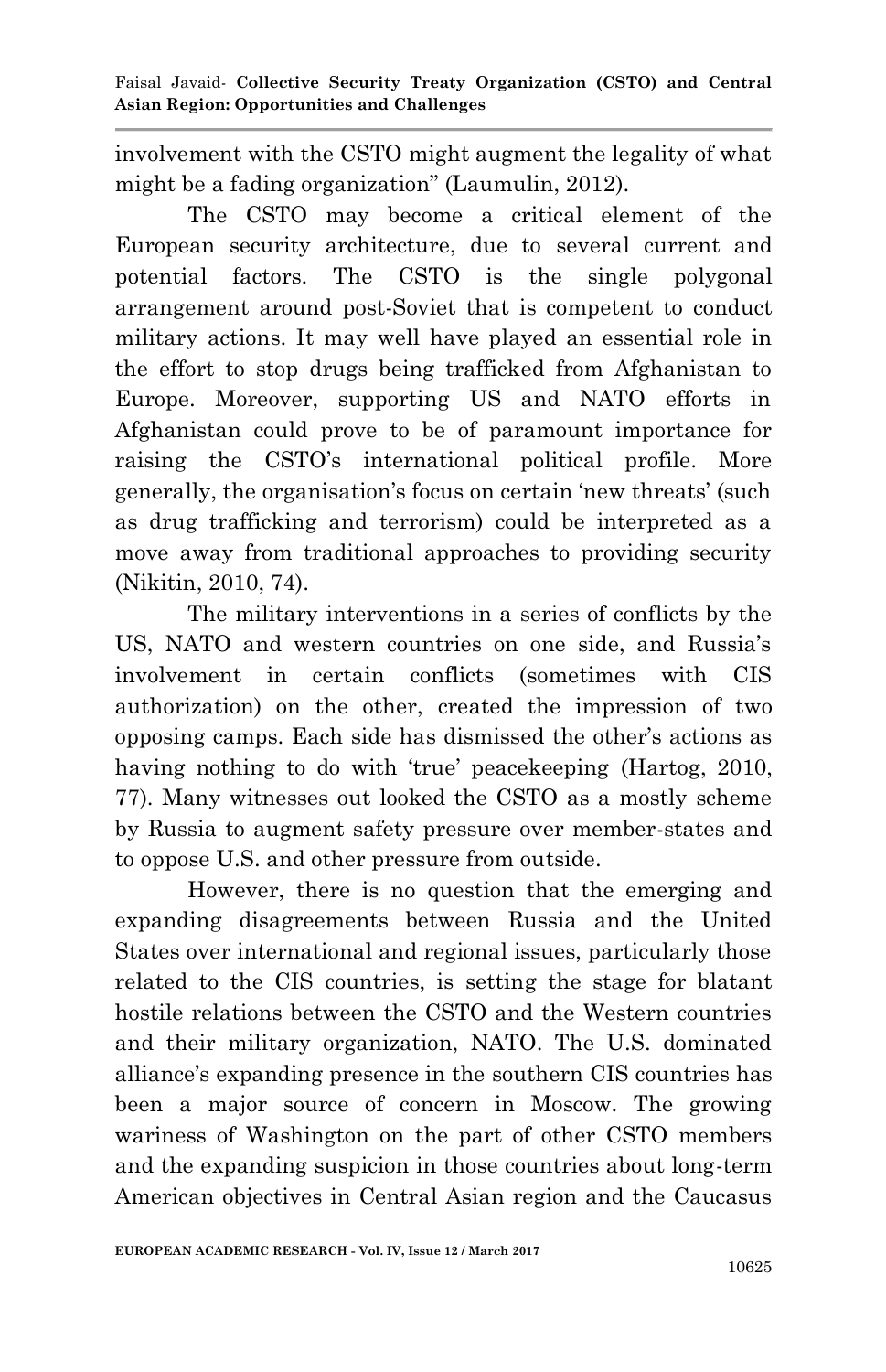too suggest the creation of a consensus within the CSTO to oppose American military and political influence in their regions.

The Collective Security Treaty Organization's member republics are prepared for complete and widespread collaboration with the U.S. and other ally states to combat the regional terrorism. This battle is to be widespread and up to date and based on both political and military factors only this is the way to obtain a chance to succeed. The religious radicalism is a dilemma for the entire region and the symbols are seen in the states adjacent to Uzbekistan and Tajikistan and these are probably due to the circumstances in Afghanistan and policies of U.S. in it.

 Kyrgyzstan is not a huge country situated in the Centre of the region of Central Asia, but its position has formulated it striking for the giant actors in the politics of international arena. It is the single state in the globe that has on its region both a U.S and Russian base, only 30 kilometers away from each other. Moscow initiated conciliations in May 2005, with Bishkek for another military base in Osh. Russia, in year 2006, proclaimed arrangements for substantial investments related with military section in Kyrgyzstan and the government of Kyrgyzstan chose to lift the leasing cost of the Manas Air Base utilized by the U.S. (Laruelle, 2008, 15). \$65 million yearly were paid by Washington for the Manas Air Base which was set up in year 2002, whilst inserting another \$150 million via financial inducements (Bridge, 2009).

 An accord was signed by Kyrgyzstan and Russia on February 3, 2009 valued \$2 billion, to represent support of Russia to the Kyrgyzstan"s economy that was in disaster, and it was pursued by the declaration that Kyrgyzstan would enduringly shut the Manas Air base down (Huskey, 2008, 18). Bakiev said that he was emitting U.S forces after repetitive demands for augmented lease expense had been disregarded. In the result of the declared end of the Manas Air Base and the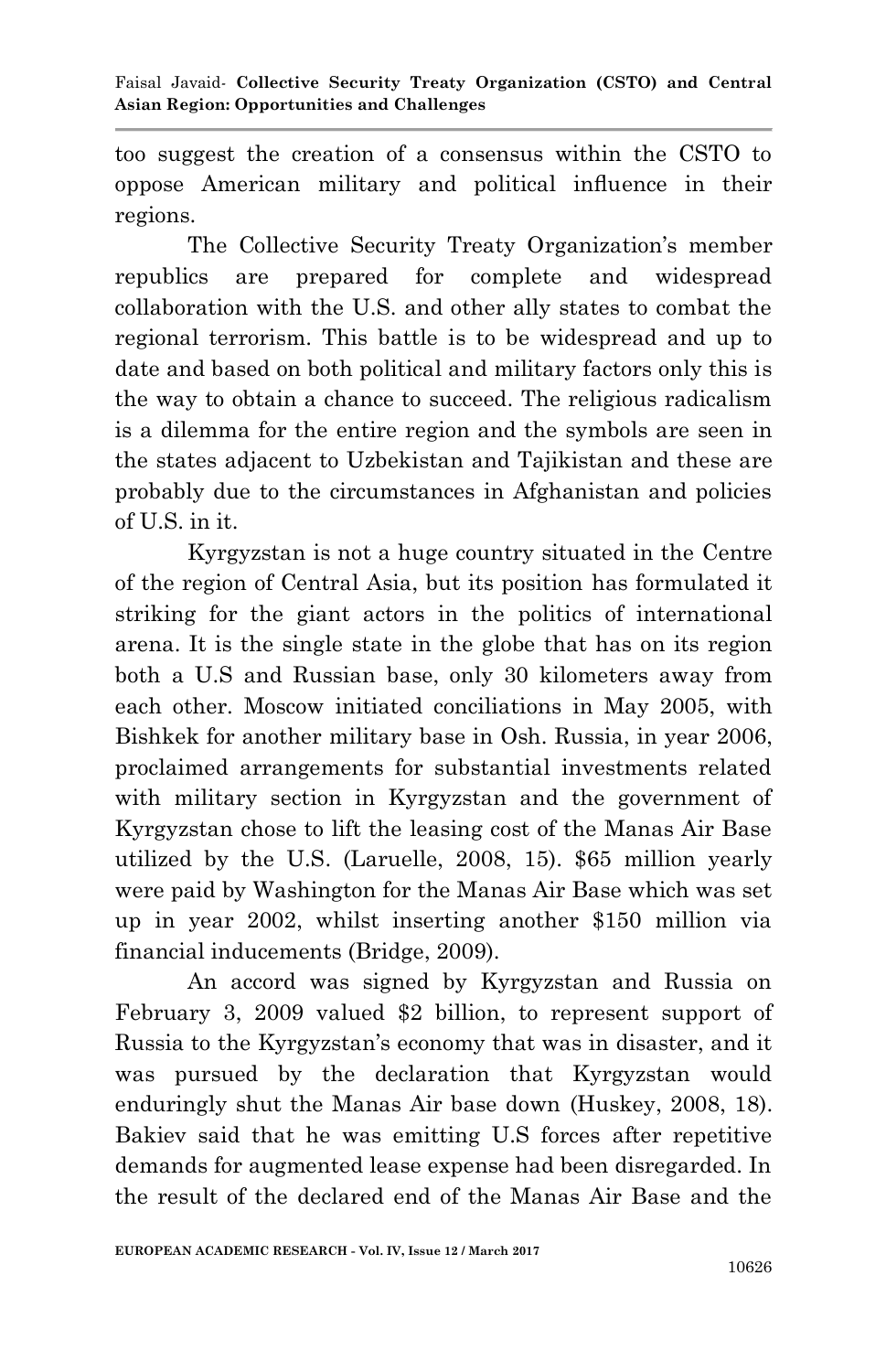predictable opening of the Rapid Reaction Forces of CSTO and main purpose was to join presented military services of Russia inside the country (McDermott, 2009).

 After the tragic incident of 9/11, flight-over and base forming rights were presented by Uzbekistan to ally powers and the U.S. Nevertheless, in May 2005, basing rights for U.S. at Karshi-Khanabad were ended when U.S. censure and other acts associated to the Uzbek government's supposedly aggressive onslaught on turbulence in the southern city of Andiron. It fortified event supported by the U.S. as per the government of Uzbekistan (Akiner, 2005, 10). Decision of Uzbekistan was supported by China and Russia, through the Declaration of SCO issued on July 5, 2005. In addition, Reintegration was performed for Uzbekistan on June 2006 into the CSTO (Laruelle, 2008, p-17). A media impression was formed by Uzbekistan, on 20 June, 2012, a note was sent to the Collective Security Treaty Organization (CSTO) telling them it was suspending its membership. For Uzbekistan, unluckily a verdict of the summit of CSTO made official in its lawfully obligatory documents specified that no any member republic might house the bases of military of a republic that was not member without the harmony of all the other member republics (Литовкин, 2012).

 Extraction from the CSTO provided Tashkent space for contrive in its collaboration with the West (mainly the U.S.) in the Afghanistan"s perspective. Uzbekistan has been a main associate of the NATO and U.S., equally as a transportation country in the Northern Distribution Network for the Afghanistan's allied powers. Extraction from the CSTO would have allowed Tashkent to collaborate with the NATO and U.S. with no requirement to agree with the terms with Organization"s members, particularly Russia. Uzbekistan has been counting not only on economic expand (from fees of transportation, for instance), but also on main gains in the form of safety, for instance the transportation of arms from the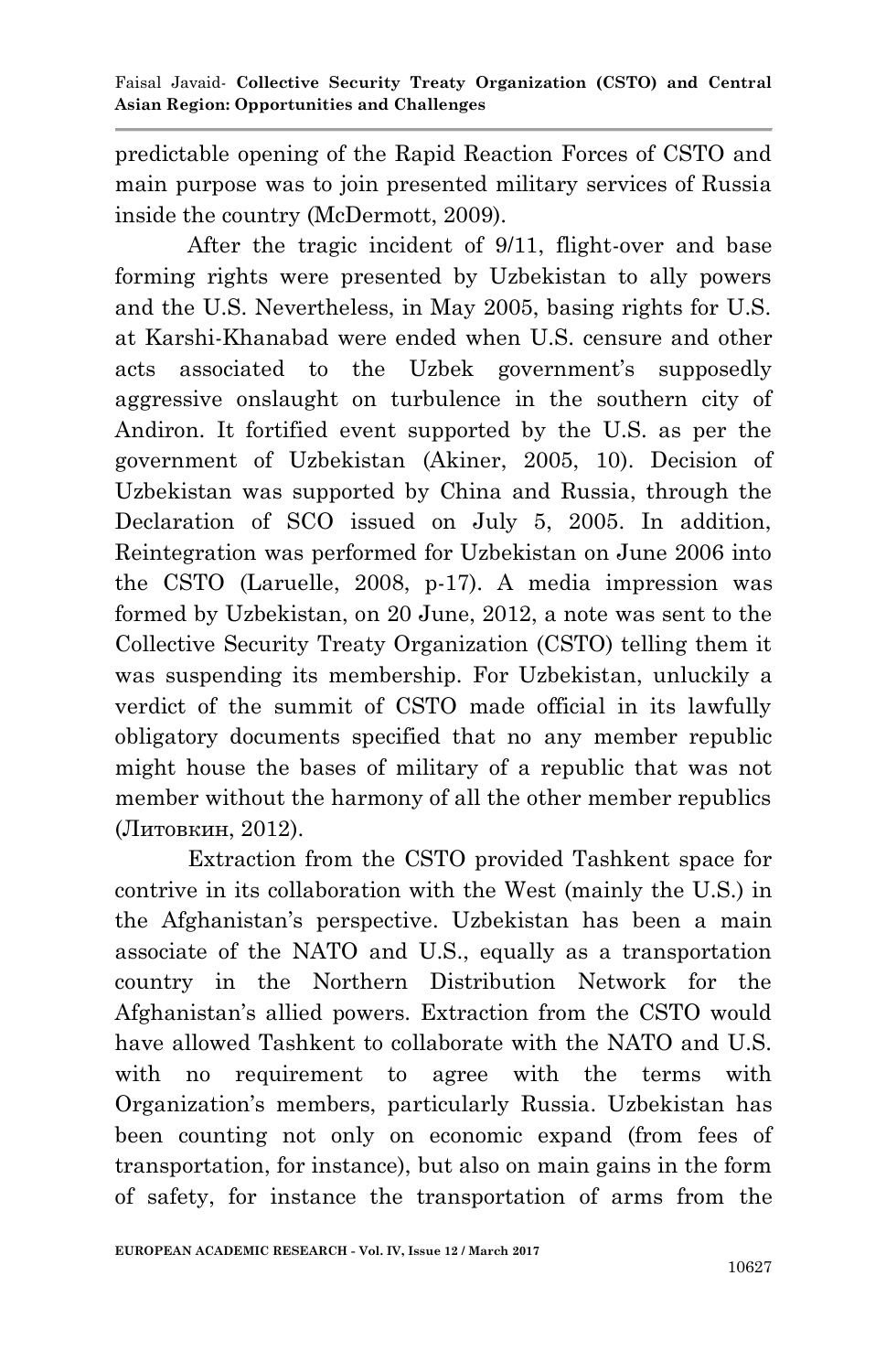extracting power, or as has been considered the probability of an enduring U.S. existence on its region.

 Afghanistan"s factors have both internal and external features. Afghanistan turned out to be a resource of steady unsteadiness mostly because of crackpot operations of worldwide actors. The key factor is the outlook of a novel signal of Islamic extremism and Islamist movement resumed.

 On September 23, 2013, Annual summit of the Collective Security Treaty Organization was held and at the top of the program was safety in the room after the Soviet after the extraction of global troops (NATO and U.S.) out of the Afghanistan beginning in year 2014. Members of organization from Central Asia and Russia were concerned that unsteadiness from Afghanistan might fall over into their regions and they started doing work over increasing safety to the regions of border. But their endeavored to employ the NATO and U.S. in CSTO efforts a call that the CSTO repeated had aggravated just cynicism from Washington.

 All contacts with NATO by Collective Security Treaty Organization (CSTO) were suspended because of Ukraine"s calamity. Superlative rank of Russia as a CSTO head efficiently has ensured that CSTO would have to cut bindings with NATO, given the stalemate over annexation of Russia of Crimea and its present forced point on the eastern Ukrainian frontier. As per the verdict of the Secretary-General, NATO is blackmailed allies of CSTO and Russia. NATO is still blackmailing all the member states of CSTO, screening that they are tremendously disgruntled with actions of Russia in current months. NATO and its members are greatly engaged in the running of the crisis in Ukrainian and making efforts to stop the unsteadiness and separatism in Ukraine's eastern parts after flourishing takeover of Russia of Crimea. Then Secretary-General of NATO Mr. Anders Fogh Rasmussen pointed that NATO was going to prepare extra forces and tools to arrange for any battle actions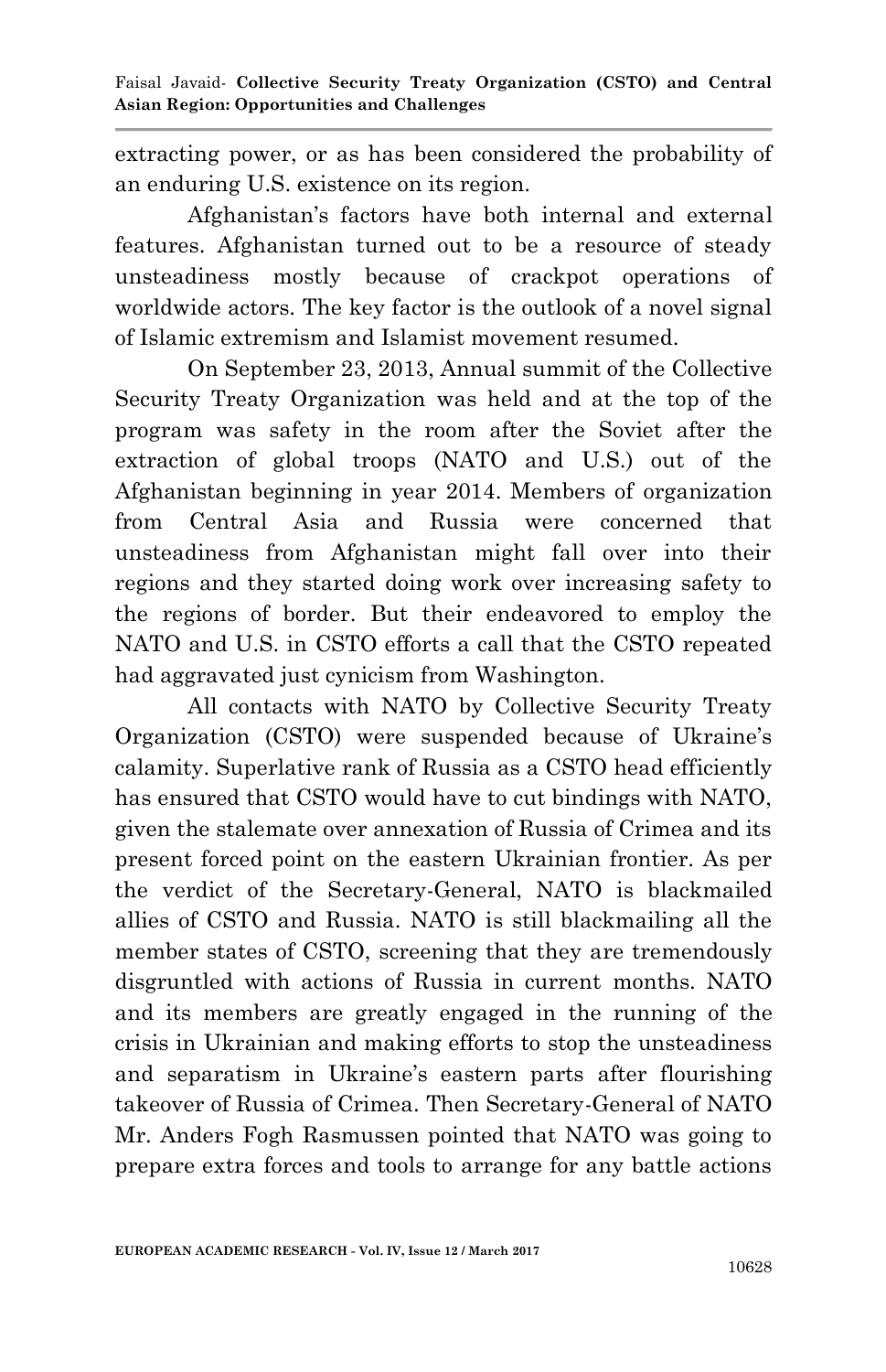that could become essential in link with the crisis in Ukraine (Panda, 2014).

# **CONCLUSION**

The formation of the Collective Security Treaty Organization was an expansion of the Russian interests in Central Asian region, and Russia needs the CSTO to remain the main security partner of the regional countries. This organization performs the fundamental vital role of keeping up the Moscowaccommodating administrations in the Central Asian states and is significant regarding exhibiting a unified front in restricting the American nearness in the locale. Underlining the dangers originating from Afghanistan and NATO's issues in dealing with the circumstance, Russia endeavors to depict itself as a superior security answer for the Central Asian nations. NATO's action in the CIS has dependably been viewed by Moscow preferably as a danger than as variables of steadiness or security collaboration. Accordingly, restricting the association's exercises was Russia's consistent target. It has been aided by NATO's inward vulnerability: to start with, the association experienced issues in finding sufficient inspirations and exercises for the Central Asian states' security needs, and, second, the security help programs offered constrained budgetary assets.

### **REFERENCES**

- 1. Akiner, Shirin. Violence in Andijan, 13 May 2005: An Independent Assessment. Central Asia-Caucasus Institute and Silk Road Studies Program, Sweden, 2005, p-10.
- 2. Bridge, Robert. US military gets the squeeze in Central Asia. Global Research, 14 February 2009.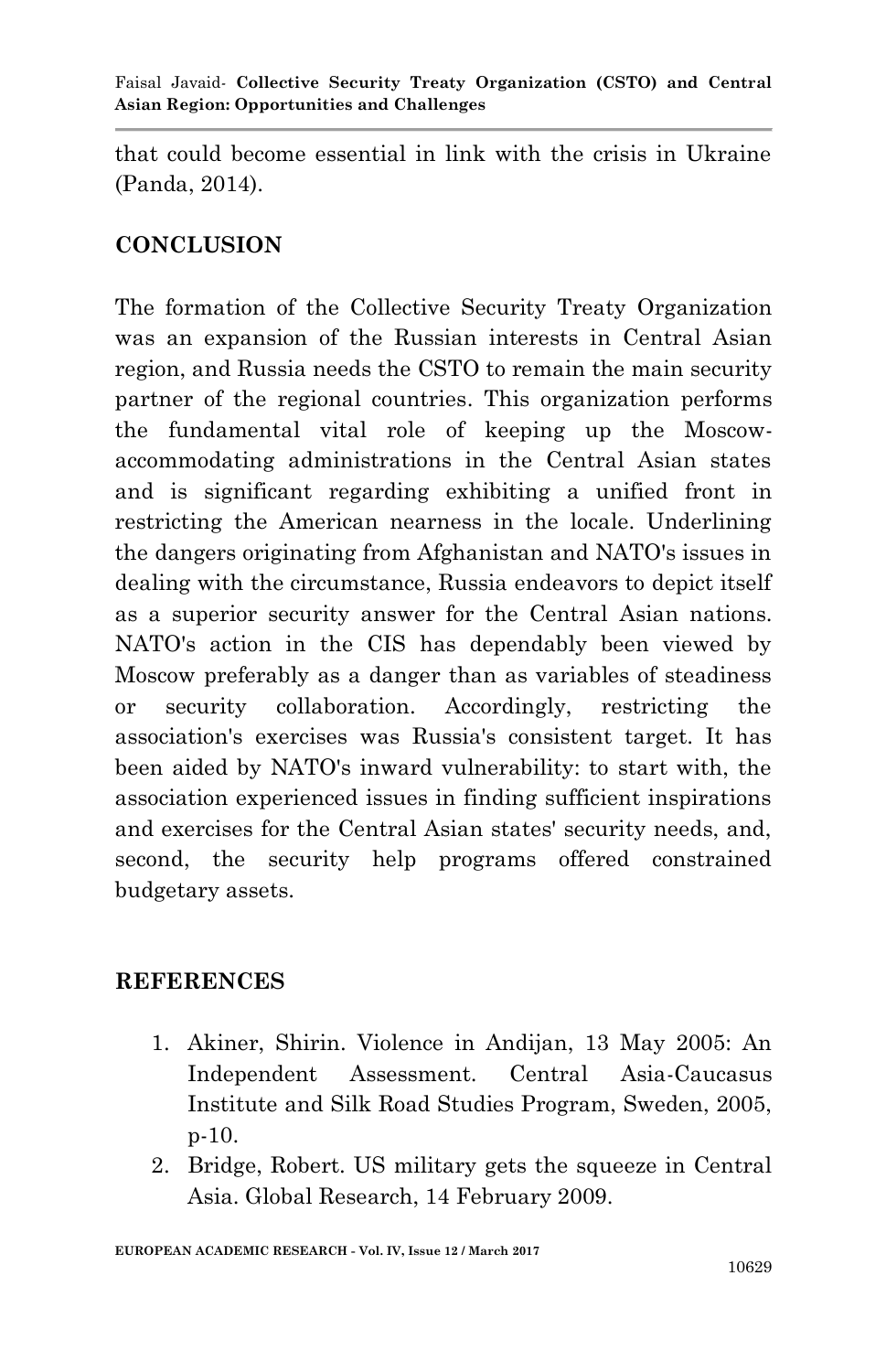- 3. Charter of the Collective Security Treaty Organization. Instituto Español de Estudios Estratégicos (IEEE), Vol-2235, No. I-39775, p-94.
- 4. Collective Security Treaty Organization. Ministry of Foreign Affairs of the Republic of Belarus, http://mfa.gov.by/en/organizations/membership/list/cddd 96a3f70190b1.html, (Accessed 20 February 2014)
- 5. Collective Security Treaty Organization. Вооружениедлязащиты.Странам, входящим в ОДКБ, помогутотразитьагрессию(Weapons for protection of Countries within the CSTO, help repel aggression),16 Feb. 2009, [http://odkb](http://odkb-csto.org/news/detail.php?ELEMENT_ID=756&%20SECTION_ID=92&sphrase_id=5804)[csto.org/news/detail.php?ELEMENT\\_ID=756&](http://odkb-csto.org/news/detail.php?ELEMENT_ID=756&%20SECTION_ID=92&sphrase_id=5804)  SECTION ID=92&sphrase id=5804, (Accessed 20 February 2014).
- 6. Cornell, Svante. Et el. Regional Security in South Caucasus: The Role of NATO. Central Asia-Caucasus Institute, the United States of America, 2004, p-70.
- 7. Frost, Alexander. The Collective Security Treaty Organization the Shanghai Cooperation Organization and Russia"s Strategic Goals in Central. China and Eurasia Forum Quarterly, Vol. 7, No. 3, 2009, pp. 83-85.
- 8. Haas, Michael. International Human Rights: A Comprehensive Introduction (2nd Edition). Routledge, the United States of America, 2013, p-441.
- 9. Hartog, Merijn. Security Sector Reform in Central Asia Exploring Needs and Possibilities.The Centre of European Security Studies (CESS), the Netherland, 2010, p-73.
- 10. Hartog, Merijn. Security Sector Reform in Central Asia Exploring Needs and Possibilities. The Centre of European Security Studies (CESS), the Netherland, 2010, p-77.
- 11. Huskey, Eugene. Foreign Policy in a Vulnerable State: Kyrgyzstan as Military Entrepot between the Great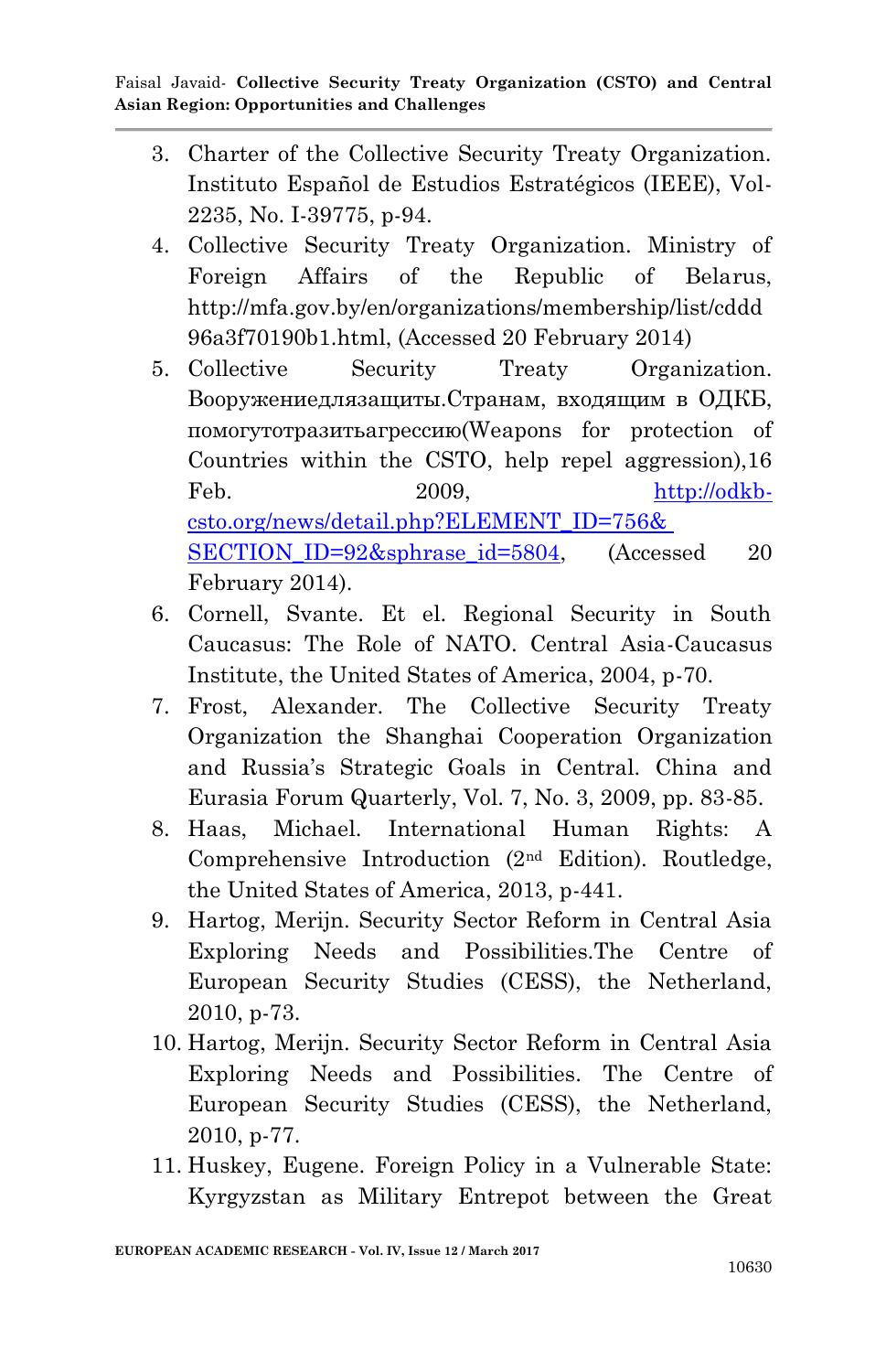Powers.China and Eurasia Forum Quarterly, vol.6, No.4, 2008, p-18.

- 12. Kaczmarski, Marcin. Russia Creates a New Security System to Replace the C.I.S. Eurasianet.com, January 10, 2006.
- 13. Kaczmarski, Marcin. Russia Creates a New Security System to Replace the C.I.S. Eurasianet.com, January 10, 2006.
- 14. Kassenova, Nargis. Relations between Afghanistan and Central Asian states after 2014: Incentives, Constraints and Prospects. Stockholm International Peace Research Institute (SIPRI), Sweden, 2014, p-18.
- 15. Kembayev,Zhenis. Legal Aspects of the Regional Integration Processes in the Post-Soviet Area. Springer, Berlin, 2009, pp. 163-165.
- 16. Kotanjian, Hayk.On the CSTO priorities in ensuring stability in Central Asia in terms of the withdrawal of coalition forces from Afghanistan. The European Geopolitical Forum, 19 October, 2013.
- 17. Laruelle, Marlène. Russia"s Central Asia Policy and the Role of Russian Nationalism.Central Asia-Caucasus Institute and Silk Road Studies Program, Singapore, April 2008, p-15.
- 18. Laumulin, Murat.Virtual Security of Central Asia.Russia in Global Affairs Journal, 7 October, 2012.
- 19. Litovkin, Viktor. Uzbekistan wants American weapons and suspends CSTO membership. The Valdai International Discussion Club, 6 July, 2012.
- 20. Matusiak, Marek. Uzbekistan withdraws from the CSTO once again. Osrodek Studiow Wschodinch (OSW), analysis, 11July, 2012.
- 21. McDermott, Roger. Kant Air Base and Russia"s Strategic Planning in Central Asia. Eurasia Daily Monitor, Volume 6, Issue 41, 3 March 2009.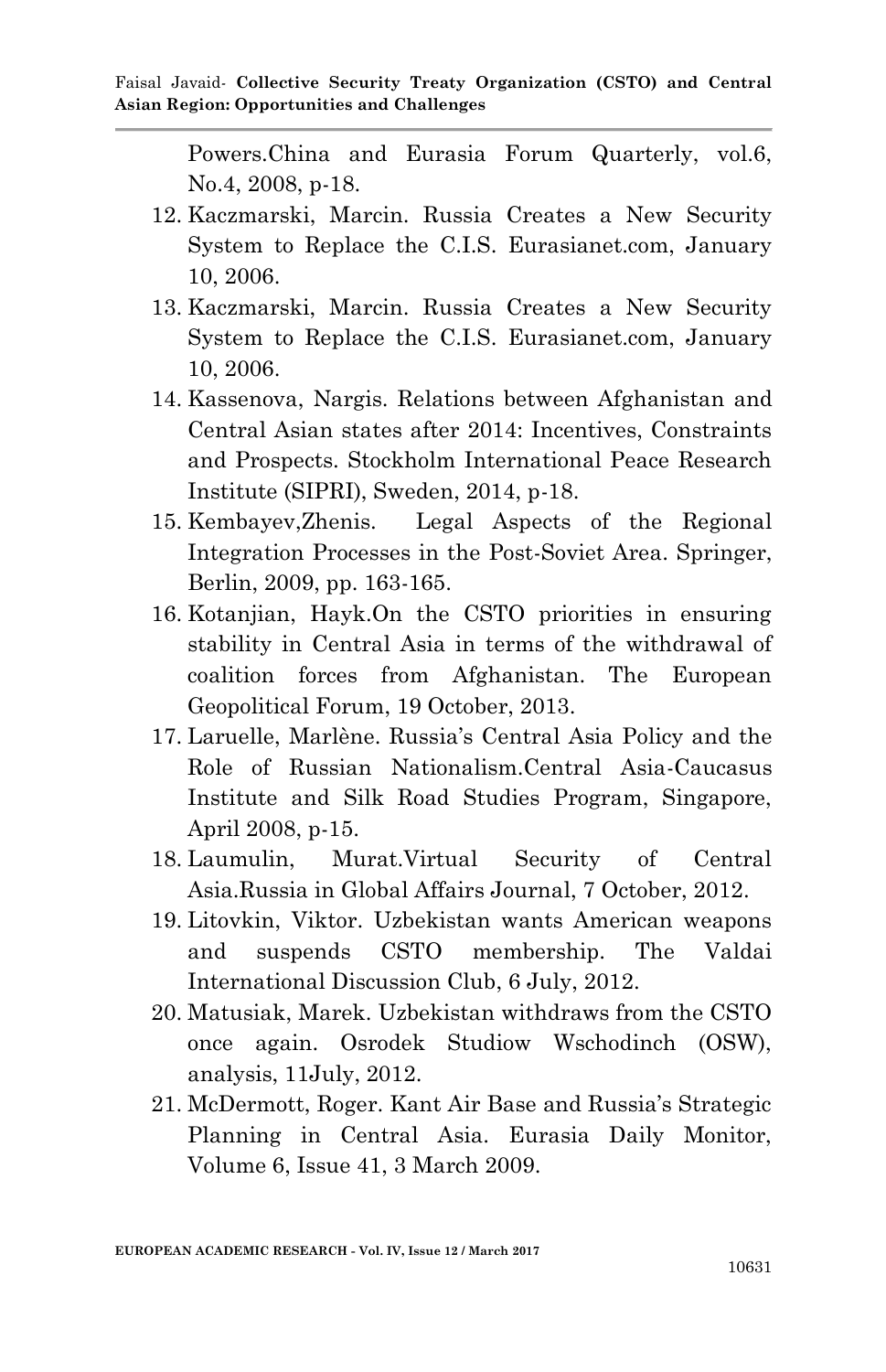- 22. Myers, Steven Lee. Cheney Backs Membership in NATO for Georgia. The New York Times, 4 September, 2008.
- 23. Nikitin, Alexander I. Post-Soviet Military-Political Integration: The Collective Security Treaty Organization and Its Relations with the EU and NATO. China and Eurasia Forum Quarterly, Vol.5, No.1, 2007, pp. 35-36
- 24. Nikitin, Alexander. The Collective Security Treaty Organisation: New Regional Security Patterns and Prospects for Reforming Regional Peacekeeping. The Centre of European Security Studies (CESS), the Netherlands, 2010, p-74.
- 25. Panda, Ankit. CSTO Looks Away from NATO and Toward SCO. The Diplomat, 26 April, 2014.
- 26. Pop, Irina Ionela.Russia, EU, NATO, and the Strengthening of the CSTO in Central Asia.Caucasian Review of International Affairs, Vol.3, No.3, summer 2009, pp. 278-290.
- 27. Russia Ratifies Central Asia Base Deals. Russia's International News Agency (RIA), Novosti, 19 April, 2013.
- 28. Russia to improve fighting potential at airbase in Kyrgyzstan. AzerNews, 4 February 2014.
- 29. Rutland, Peter. Russia"s Response to US Regional Influence. The National Bureau of Asian Research (NBR) Analysis, Vol.14, No.4, November 2003, p. 48.
- 30. The Military Doctrine of the Russian Federation. President of Russia, February 5, 2010, http://carnegieendowment.org/files/2010russia\_military [doctrine.pdf](http://carnegieendowment.org/files/2010russia_military_doctrine.pdf) (Accessed 16 February 2014)
- 31. Trenin, Dmitri. CSTO: Ripe for Reform? Carnegie endowment,25 August, 2010.
- 32. Weitz, Richard. Averting a New Great Game in Central Asia. The Washington Quarterly, Vol.29, No.3, summer 2006, p-163.